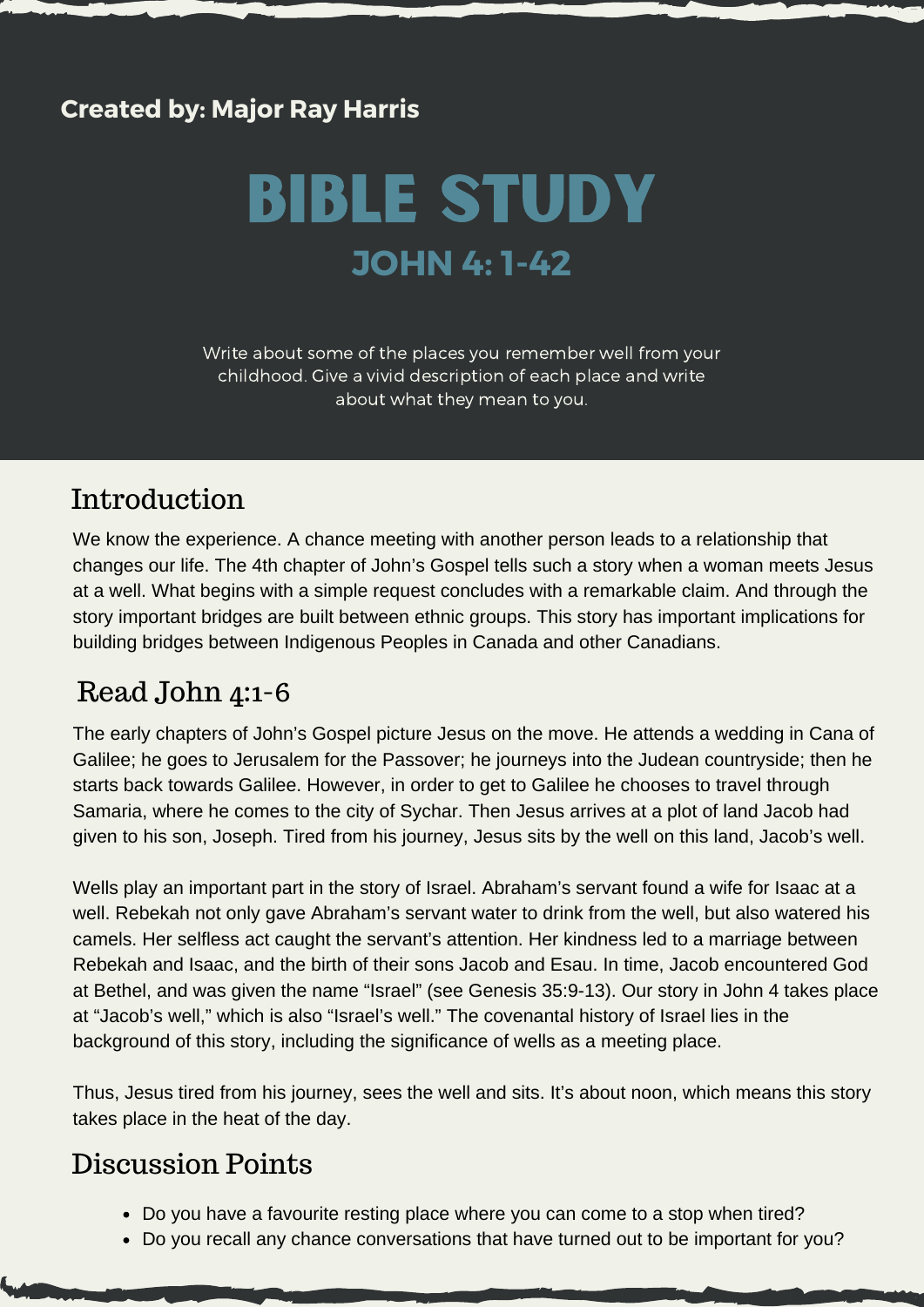# Read John 4: 7-26

#### **A Samaritan woman came to draw water…**

The story we are about to study in the Gospel of John has its own back story. Jesus is a Jew; the woman is a Samaritan. Samaritans and Jews are both rooted in the story of Israel with its twelve tribes forming the nation. But as the monarchy develops in Israel's story, there is a gradual polarization between the ten tribes in the north, centred in Samaria, and the two tribes in the south, centred in Jerusalem. In the 8th century BCE, the nation of Assyria attacks and deports Samaritans as captives. Years later many Samaritans return to rebuild their home, but they are not welcomed by the Judeans. Those tensions are evident in this story as Jesus passes through Samaria.

We never learn the name of this Samaritan woman. We can, however, observe a number of things about her:

- She is a woman, in a very patriarchal society.
- She is a Samaritan, thus an outcast in relation to Jewish society.
- She comes to the well unaccompanied.
- She comes to the well at noon, in the heat of the day.
- She notices immediately that Jesus is a Jew, and is surprised that he asks her for a drink.
- As the conversation proceeds we learn that she is truthful in acknowledging her past five husbands, and that the man she currently lives with is not her husband.
- She has some understanding from her faith background that a Messiah, a Christ, is yet to come.

We could easily project our own values into the experience of this woman, but let's take a moment to consider her from this perspective: "What if this woman with no name needed redemption not from the excesses of sexual promiscuity but from a series of injustices from five husbands in a culture programmed for male domination? Yes, the woman still needs redemption….This woman needs redemption from a life that has been lived in pieces—broken relationships, unsuccessful marriages, societal oppression, poverty (she has to draw her own water), and town gossip (she comes to the well at noon to avoid the others)." (Linda Bridges, Interpretation, April 1994)

- How might this woman's life reflect the experience of some Indigenous women today?
- What else might be said of Indigenous women today?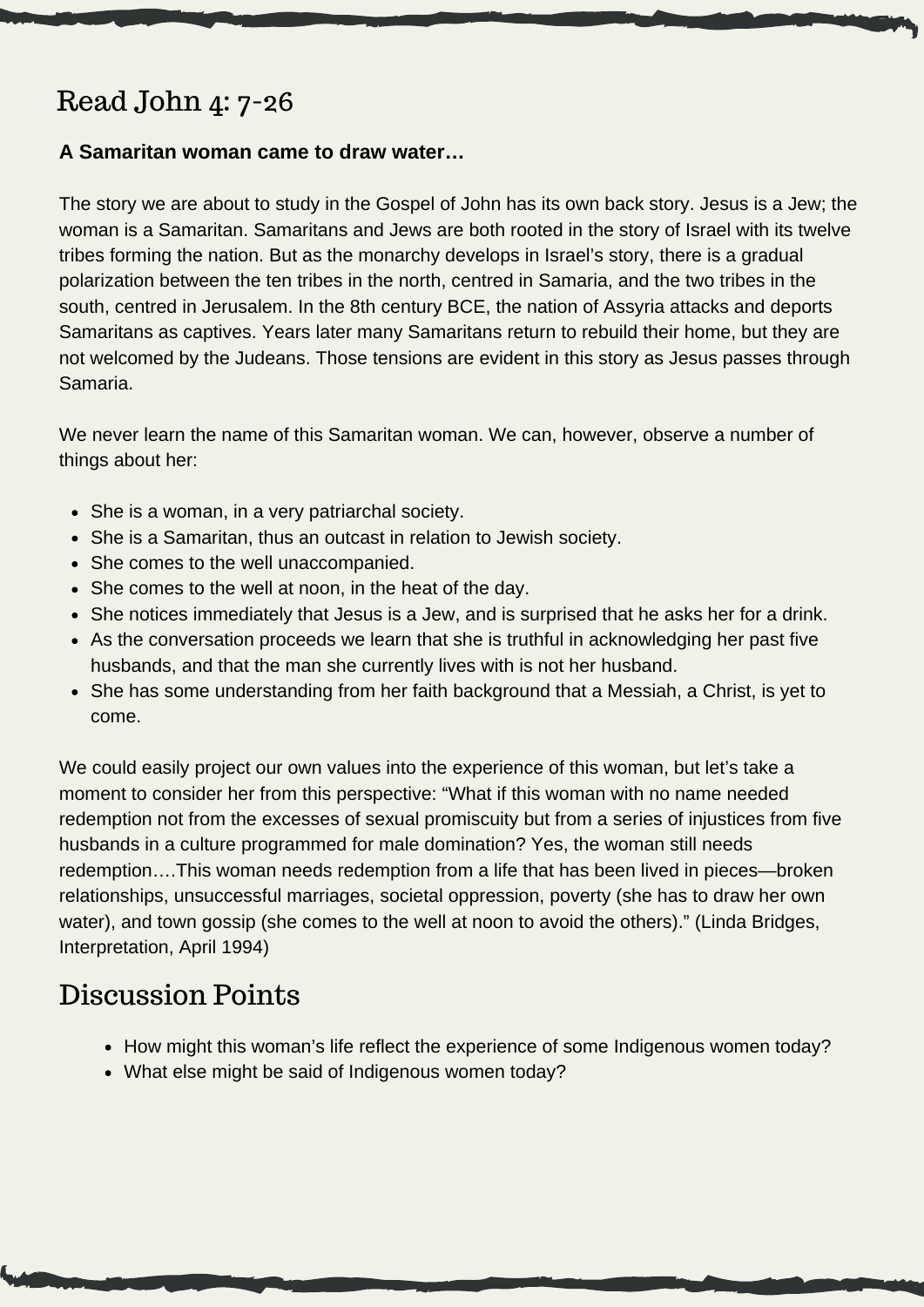#### **… and Jesus said to her, "Give me a drink."**

For most of us, asking for a drink of water is a safe and natural thing to do. We may ask a friend for a drink; we may ask a server in a restaurant for a drink. And when we are given a glass of water we assume it is safe to drink. Yet in many parts of Canada this assumption cannot be taken for granted. In too many First Nations communities water has to be boiled before it can be consumed. Here is one such story:

"Shamattawa First Nation faced a nightmare situation: a widespread COVID-19 outbreak in an isolated community with a housing crisis and no clean water. The current long-term drinkingwater advisory has been in place for more than 14 months, and the community in Manitoba's North has experienced these advisories on and off for many years. It has made combating a pandemic, when the importance of clean water is paramount for handwashing and sanitizing, that much more difficult for Shamattawa and dozens of other First Nations." (Kristy Kirkup, The Globe and Mail, March 1, 2021)

## Discussion Points

- What would it be like to be a parent having to give a child boiled water to drink?
- What would it be like to be a visitor to Shamattawa and ask for a drink of water?
- What risks was Jesus taking to ask this Samaritan woman for a drink?

## **Jesus said to her, "Everyone who drinks of this water will thirst again, but those who drink of the water that I will give them will never be thirsty. The water that I give will become in them a spring of water gushing up to eternal life."**

It can be helpful for our study to recall the way water is used as an image for salvation in the Bible:

- "With joy you will draw water from the wells of salvation." (Isaiah 12:3)
- The Lord accuses Israel because "they have forsaken me, the fountain of living water, and dug out cisterns for themselves, cracked cisterns that can hold no water" (Jeremiah 2:13)
- On the last day of the festival, Jesus cried out, "Let anyone who is thirsty come to me, and let the one who believes in me, drink." (John 7:37-39)

Notice how the conversation between the woman and Jesus moves along. Jesus trusts the woman to come to her own understanding, until such time as she states her understanding about the coming Messiah. Jesus then responds directly, "I am he, the one speaking to you." This is the first time in the Gospel of John that Jesus acknowledges his identity: "I am he, the one who is speaking to you." This phrase, "I am," echoes God's self-identification in the Old Testament, such as Exodus 3:14. And Jesus draws from this language to speak of himself with images like, "I am the bread of life…I am the light of the world…I am the resurrection and the life" (See John 6:35; 8:12; 11:25).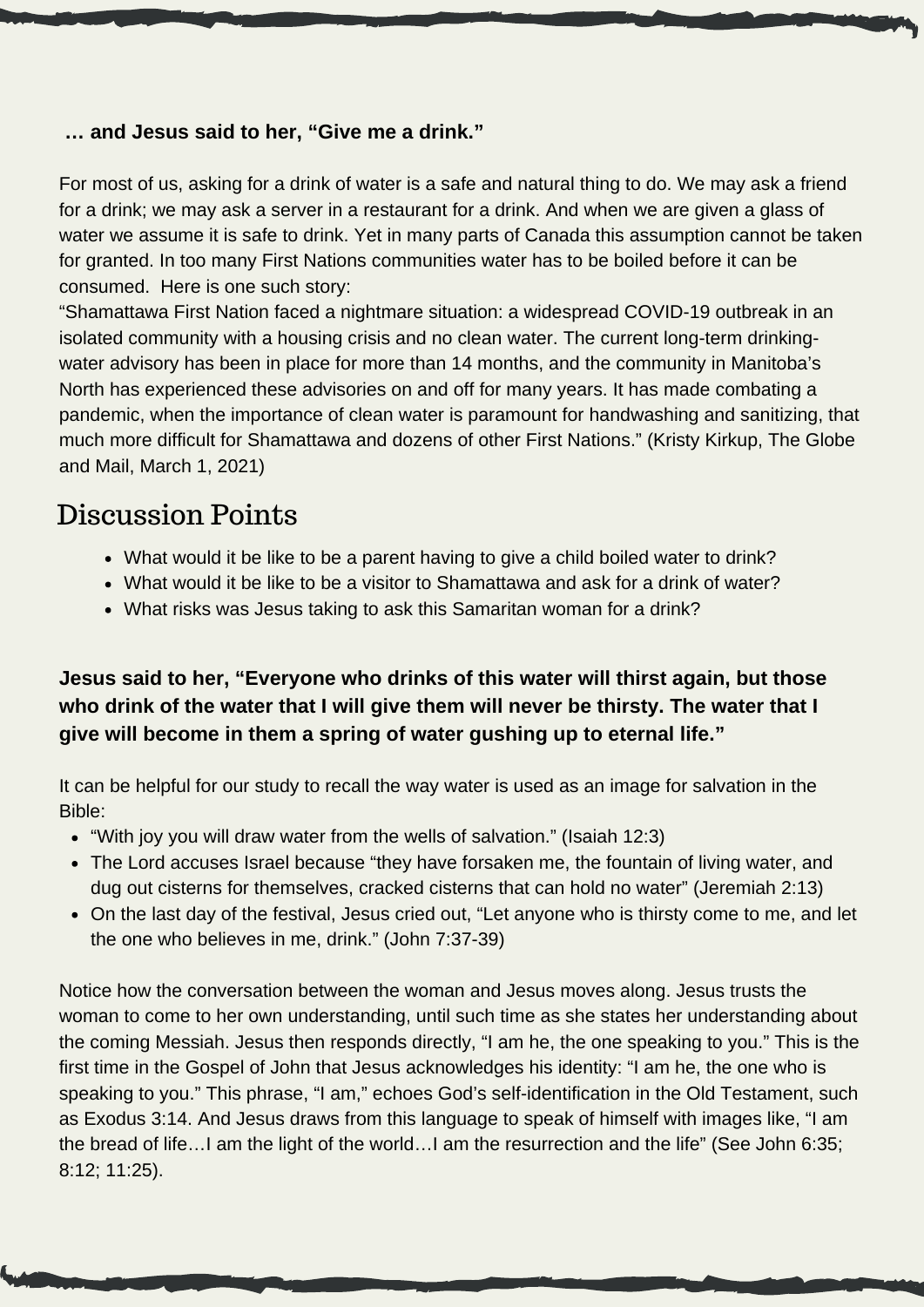# Discussion Points

- As you think about the Samaritan woman in this conversation, what longings or hopes do you think the words of Jesus are stirring in her mind and heart?
- Why do you think Jesus used many images like this to speak of the salvation he offers?

## Read John 4: 27-42

## **"Then the woman left her water jar and went back to the city."**

The rest of the story leaves the conversation between the woman and Jesus, and brings others into the picture. She returns to her home and informs the people of Sychar about this man who might be the Messiah – Samaritans also looked for the Messiah. At the same time, the disciples of Jesus return from their shopping expedition and have to wonder about Jesus meeting up with this woman at a well. The looks they gave said everything! Finally the Samaritans from the city come to the well themselves, and ask Jesus to stay with them. After two days they believe, not just because of the woman's testimony but because of what they have heard themselves. And they state their conviction that this Jesus, who crossed ethnic boundaries to ask for a drink of water is "truly the Saviour of the world" (John 4:42).

### **Building Bridges:**

It has been observed that in asking this woman for a drink, Jesus crosses at least three boundaries:

- 1. Gender: it would have been most unusual, if not socially unacceptable, for Jesus to initiate a conversation like this with a woman. In some cultures today, such a conversation is equivalent to sexual intercourse.
- Moral: that this woman comes alone to the well indicates that she is not likely a 2. welcomed participant in her own community. Jesus risks being associated with such a person.
- 3. Ethnic: note that this Gospel acknowledges Jews did not share things in common with Samaritans. In fact, the bucket from which she drew water would have been

## considered "unclean," in the sense that it was religiously impure.

- What kinds of boundaries exist between Indigenous Peoples and others in Canada?
- What can we do to help overcome some of those boundaries?
- What wells do Indigenous peoples draw from to refresh others?